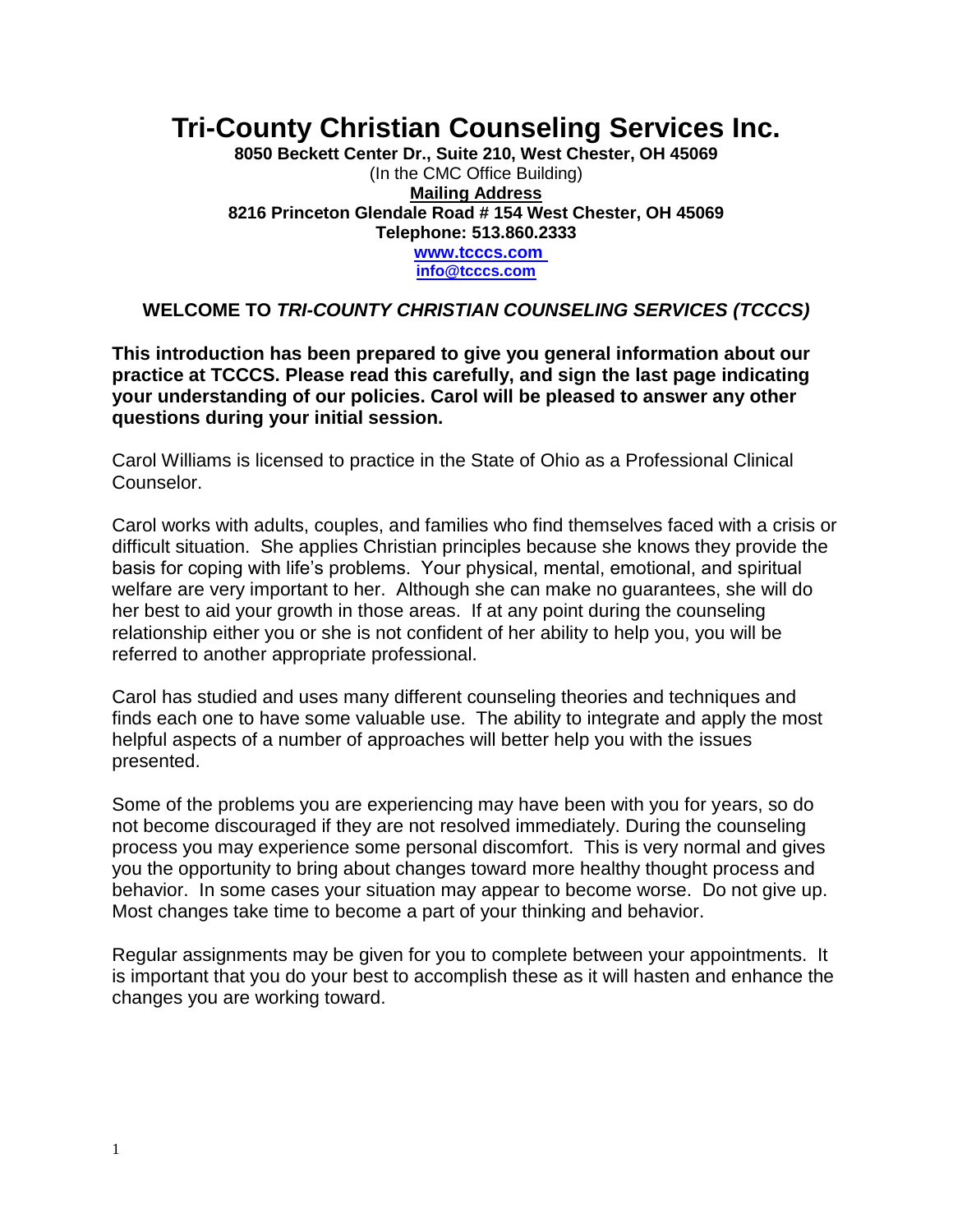## **CONFIDENTIALITY**

Ohio law requires that issues discussed during the course of therapy with a counselor be confidential, meaning that the information that you reveal will not be discussed with others without your consent. If you or your therapist believes it would be useful to discuss your situation with someone else, you will need to sign a **release of information** form before this can occur.

#### *Limits to confidentiality: potential harm to oneself, threat of harm to others, suspected child abuse, or neglect, and in situations where the law requires the release of confidential materials.*

I understand that **TCCCS, Inc**. is not directly responsible for what happens between me (the client) and my therapist.

## **PRIVACY PRACTICES**

We use health information about you for treatment purposes, to obtain payment for treatment (including turning unpaid accounts to a collection attorney for legal action), for administrative purposes, and to evaluate the quality of care you receive. In most cases, you have the right to look at or get a copy of health information about you. You also have the right to receive a list of certain types of disclosures of your information that we made. If you believe that any information in your record is incorrect, you have the right to request that we correct the existing information. If we deny your request for amendment, you have the right to file a statement of disagreement with us, and your medical record will note the disputed information. We are required by law to protect the privacy of your information, provide this notice about our information practices, follow these information practices, and seek your acknowledgment of these notices. For more information about our privacy practices, contact the Privacy Officer-our Business and Marketing Director. You may also send a written complaint to the U.S. Department of Health and Human Services.

## **APPOINTMENTS/CANCELLATIONS/MISSED APPOINTMENTS**

**Your session is scheduled for 45 minutes**. It is important that you be prompt as the session cannot be extended past the already scheduled time. (Sometimes Carol must respond to an emergency or crisis in which case your appointment must be cancelled. Every effort will be made to notify you of the cancellation and to reschedule your appointment.) **Our office requires a 24-hour notice for you to cancel an appointment. Failure to do so will result in your being charged the rate of** *\$95.00.*  This is intended to encourage your faithfulness in the growth process, and to give us the opportunity to schedule another client for that appointment time.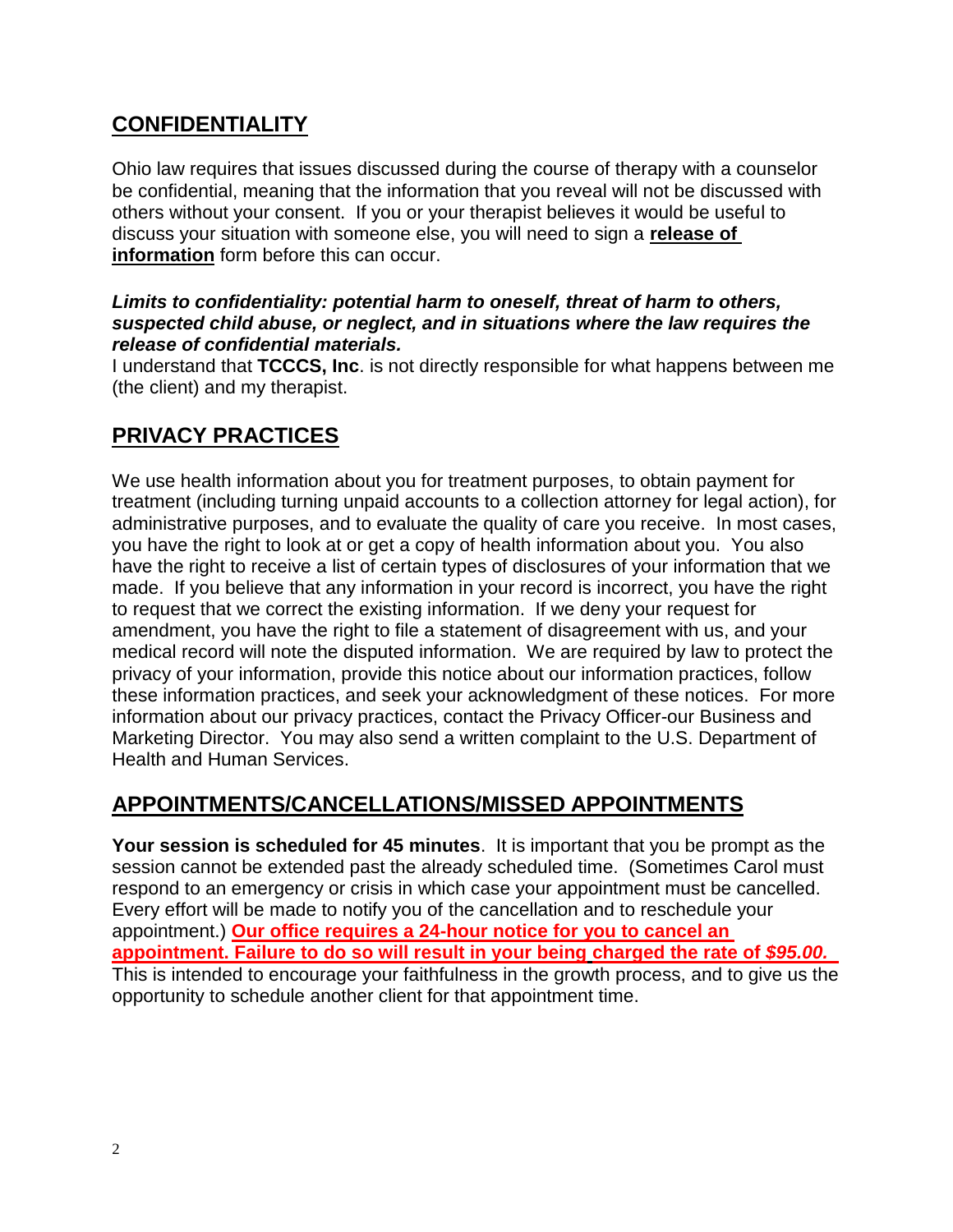**INSURANCE: For those clients who have "out of network" benefits with your health care provider, you will have the necessary information on your** *walk-out receipt* **so that you can submit your claim to your health care provider. They are to mail their payment directly to you and NOT to TCCCS. TCCCS will not submit claims. TCCCS is not on any health care provider panels, so we do not accept "innetwork" payments. By signing the form at the end of this** *"INTRODUCTION",* **you agree to the amount covered or not covered by your insurance.**

## **FEES:**

**Initial Office Fee: \$ 95.00 is due at time of visit Ongoing Sessions: \$ 95.00 is due at time of visit Consulting with other professionals: \$150.00 per hour Cancellation Fee (less than 24 hour notice): \$ 95.00**

**If payment is not made at the time of your session, a \$10.00 fee will be added to your account. Payment must then be received in our office within a week to avoid additional fees.** 

## **PHONE/E-MAIL CONSULTATION FEES:**

**Any communication via E-mail, SKYPE, and/or non-emergency phone sessions will be charged in 15-minute increments at \$30.00 per increment. We must have your credit card information on file before these sessions are scheduled or conducted. A charge to your credit card account will be run at the time of reading and/or corresponding via the E-mail, SKYPE, or after the phone session has ended. Carol will tell you the amount that will be charged at that time.** 

## **FINANCIAL RESPONSIBILITIES:**

- **I understand that payment is the responsibility of the client.**
- **I understand that my payment is to be made in full at each appointment.**
- **I understand that if it becomes necessary to mail statements because a payment was not made at the time of my visit, and/or if a payment is not sent after billing, then a \$30.00 billing fee will be added to my account for each month in which a payment is not made.**
- **I understand that if I cancel my appointment less than 24 hours prior to my session, I will be responsible to pay \$95.00 for that session. I understand that if my account becomes delinquent, it will be turned over to an attorney and/or Small Claims Court, and I will be responsible for all fees incurred as a result of this.**
- **I understand that if someone other than myself is paying for my sessions and for some reason they fail to pay the fees, I will be responsible for those fees.**

**I understand that TCCCS will not submit : a diagnosis, Tax ID.#, or any other information that is not already on the receipt that I receive at the end of each session. TCCCS will not submit insurance claims on behalf of clients.**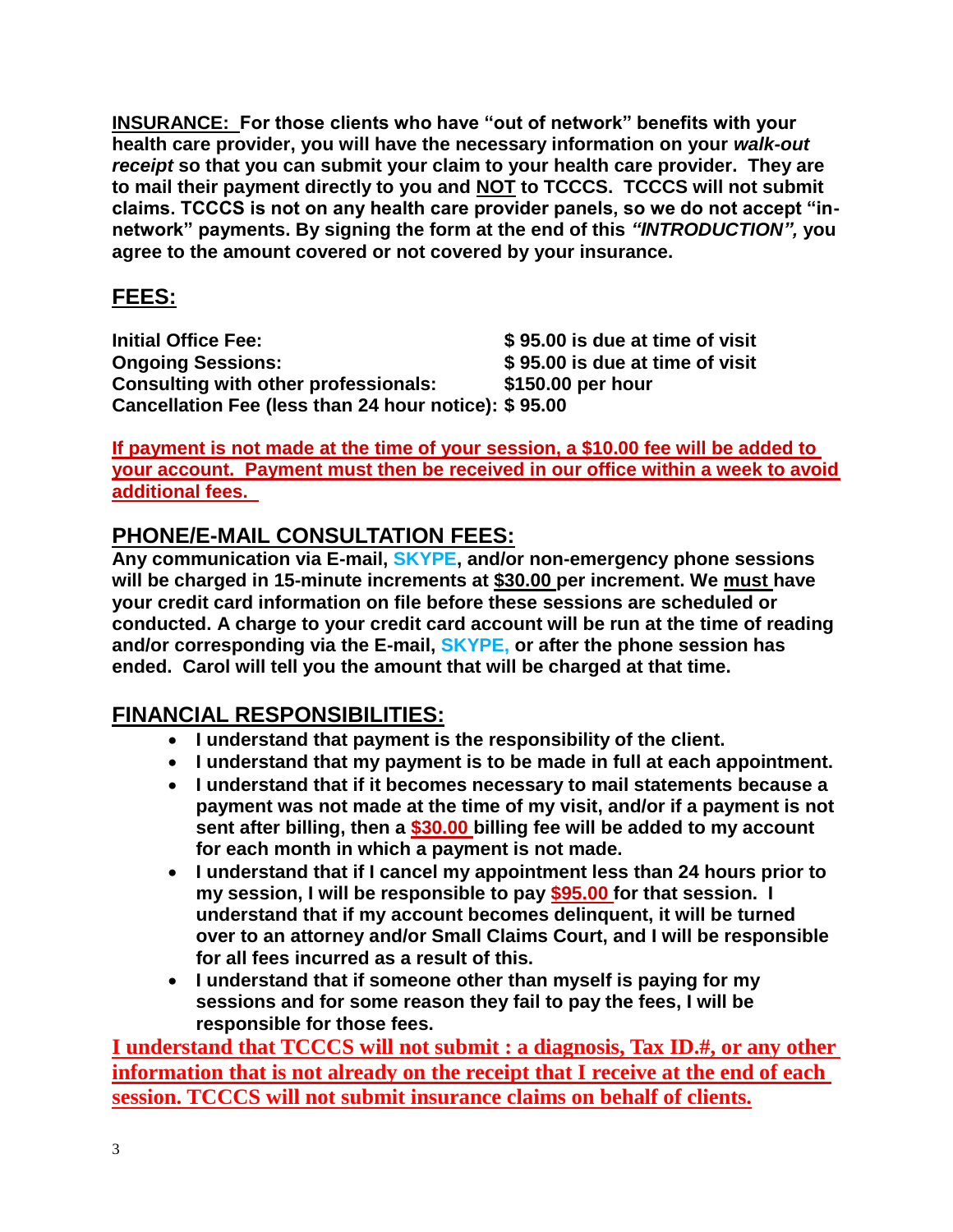#### **For your convenience, Visa, MasterCard, American Express, and Discover cards are accepted.**

#### **CHILDREN ARE TO BE SUPERVISED AT ALL TIMES. TCCCS TAKES NO RESPONSIBILITY FOR THE SAFETY AND ACTIVITIES OF UNATTENDED CHILDREN.**

**We try to return calls as soon as possible. If you have an emergency and are unable to reach us soon enough, please go to a hospital emergency room.**

*Please call or text Carol on her cell # at: 513-509-4021 if you are either in the lobby and/or running late.*

**\_\_\_\_\_\_\_\_\_\_\_\_\_\_\_\_\_\_\_\_\_\_\_\_\_\_\_\_\_\_\_\_\_\_\_\_\_**

"This information is required by the counselor, social worker, and marriage and family therapist board, which regulates the practices of professional counseling, social work, and marriage and family therapy in this state. If you have complaints about professional services from a counselor, social worker and/or marriage and family therapist contact the:"

*State of Ohio Counselor and Social Worker, Marriage and Family Therapist Board 77 South High Street 16th Floor Columbus, Ohio 43215-6108 (614) 466-0912* **Website: www.cswmft.ohio.gov.**

*Carol Williams M.Ed. M.A., NCC, CEAP Professional Clinical Counselor M.Ed. - Guidance and Counseling-Miami University M.A. - Counseling-Liberty University Clinical Studies-Wright State University*

*Thank you for the opportunity to be of assistance to you*.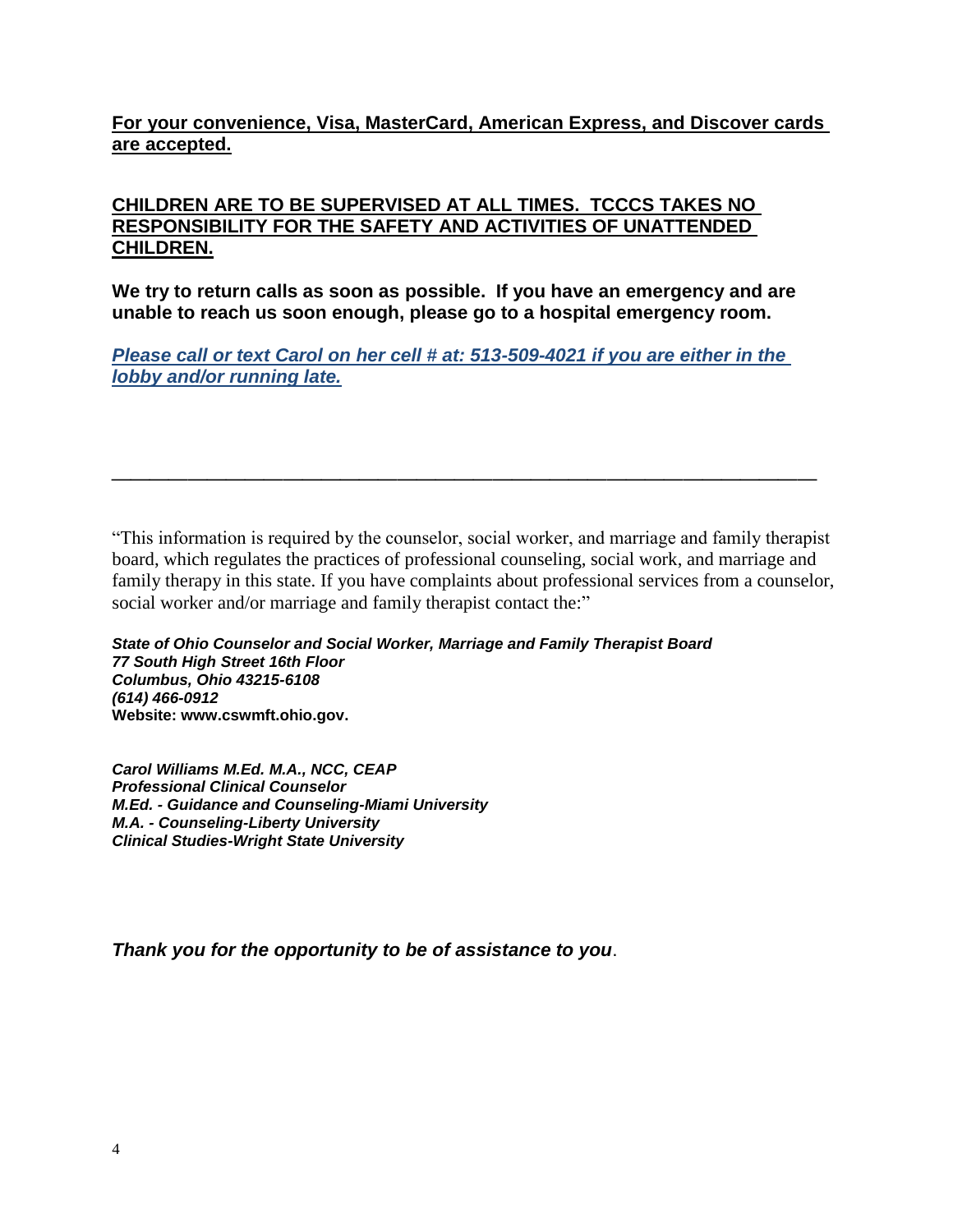#### **PLEASE COMPLETE IN FULL ALL OF THE INFORMATION BELOW. THIS MUST BE COMPLETED BEFORE YOUR INITIAL SESSION. THANK YOU**

#### **RECEIVED AND READ:**

| Signature                                                                     | Date | (Date of Birth)       |  |  |
|-------------------------------------------------------------------------------|------|-----------------------|--|--|
| Signature (Spouse/person responsible for payment)                             | Date | (Date of Birth)       |  |  |
|                                                                               |      |                       |  |  |
| Telephone Number: Home: ______________________Work: ____________(Ext.)_______ |      |                       |  |  |
| Cell Phone: _____________________________                                     |      |                       |  |  |
|                                                                               |      |                       |  |  |
|                                                                               |      |                       |  |  |
|                                                                               |      |                       |  |  |
|                                                                               |      |                       |  |  |
|                                                                               |      |                       |  |  |
|                                                                               |      |                       |  |  |
|                                                                               |      | Work: _______________ |  |  |
| Other:                                                                        |      |                       |  |  |

(This page will be kept in your file. You may take pages 1-3 with you.)

\_\_\_\_\_\_\_\_\_\_\_\_\_\_\_\_\_\_\_\_\_\_\_\_\_\_\_\_\_\_\_\_\_ \_\_\_\_\_\_\_\_\_\_\_\_\_\_\_\_\_\_\_\_\_

\_\_\_\_\_\_\_\_\_\_\_\_\_\_\_\_\_\_\_\_\_\_\_\_\_\_\_\_\_\_\_\_\_\_ \_\_\_\_\_\_\_\_\_\_\_\_\_\_\_\_\_\_\_\_\_

# **E-MAIL , CELL PHONE & SKYPE VULNERABILITIES**

"Because e-mail connects through many routers and mail servers on its way to the recipient, it is inherently vulnerable to both physical and virtual eavesdropping. Current industry standards do not place emphasis on security; information is transferred in plain text; every e-mail leaves a digital paper trail in its wake that can be easily inspected months or years later." It is important that you, the client, are also made aware of the eavesdropping vulnerability, both physical and virtual, that can be inherent in the conversations and information transmitted via SKYPE, E-mail, and Cell Phones.

Please sign below that you are aware and willing to take these inherent risks should you choose to conduct sessions via E-mail, Cell Phone, and/or SKYPE.

(Signature) (Date)

(Spouse) (Date)

*State of Ohio Counselor and Social Worker Board 77 South High Street 16th Floor Columbus, Ohio 43266-0340 614-466-0912* **Website: www.cswmft.ohio.gov.**